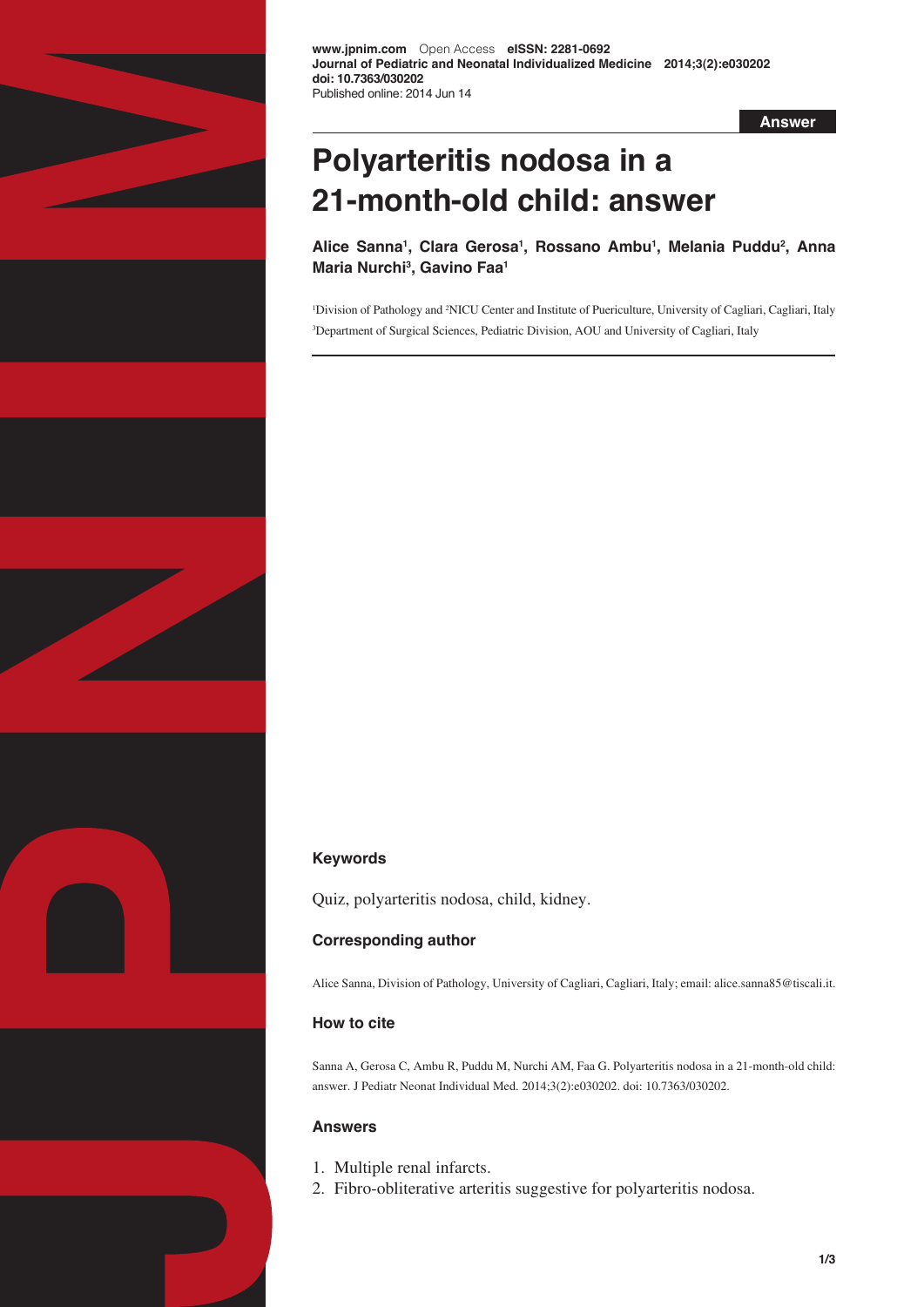#### **Introduction**

Childhood polyarteritis nodosa (PAN) is a necrotizing vasculitis, affecting small and medium size blood vessels. This condition was first described by Kussmaul and Maier in 1866 [1]. Although comparatively rare in childhood, it is the most common form of systemic vasculitis in children [2, 3]. PAN includes two different subtypes, the classical systemic form presenting with a wide range of clinical manifestations including dermatologic, musculoskeletal, nervous, renal, and gastrointestinal systems and the more frequent cutaneous form (CPAN) that involves only the skin [4]. The main clinical features of PAN are malaise, fever, weight loss, skin rash, myalgia, abdominal pain and arthropathy [5, 6]. Systemic involvement is variable, but the skin, the musculoskeletal system, the kidneys and the gastrointestinal tract are most prominently affected, with cardiac, neurological and respiratory manifestations occurring less frequently [7]. However, clinical manifestations can be very confusing, with absence of conclusive diagnostic evidence in the early phase and sometimes in the late phase of the illness [8]. The etiology of PAN remains unclear, but there are data to support roles for hepatitis B [9] and reports of a higher frequency of exposure to parvovirus B19 and cytomegalovirus in PAN patients compared with control populations [10]. However, in childhood, associations between PAN and these infections or other conditions are rare. Evidence has emerged suggesting that bacterial superantigens may play a role in some cases [11]. Here we report the clinico-pathological findings of a 21-month-old child affected with PAN, with particular emphasis on the severity of renal pathological lesions.

### **Pathological findings**

At macroscopy, the kidney showed an irregular surface with depressed zones red in color, intermingled with pale gray areas, highly suggestive for kidney infarcts. The histological study of kidney sections at low power showed multiple ischemic infarcts in the deep cortex. The ischemic infarcts had ill-defined borders and were different in size: small and large infarcts were observed (**Fig. 1**). At higher power, severe changes were observed in interlobular arteries. The main lesion was an occlusive endarteritis that caused the obstruction of the lumen (**Fig. 2**). Fibrinoid necrosis and infiltration of lymphocytes and polymorphonucleates were also observed in the wall of small-medium sized arteries (**Figures 3** and **4**).

#### **Discussion**

The case here reported shows some peculiar findings that deserve some consideration.

- 1. The early insurgence (21 months) induces to consider this case exceptional, the median age of patients with PAN being 9.5, ranging from 5 up to 14 [12].
- 2. A severe kidney damage characterized our child, contrasting with the rarity of renal failure in classic PAN [12].
- 3. No drug assumption was present in the history of our patient, contrasting with recent reports on the association between minocycline therapy and renal PAN insurgence [13].



**Figure 1.** Ischemic infarct of the renal cortex: panoramic view. Weigert-Van Gieson, x 100.



**Figure 2.** Renal interlobular arteries (arrows) showing severe architectural changes characterized by a limphocytic infiltrate in the adventitia and by a fibroobliterative intimal proliferation with a marked reduction of the arterial lumen (stars). Weigert-Van Gieson, x 100.